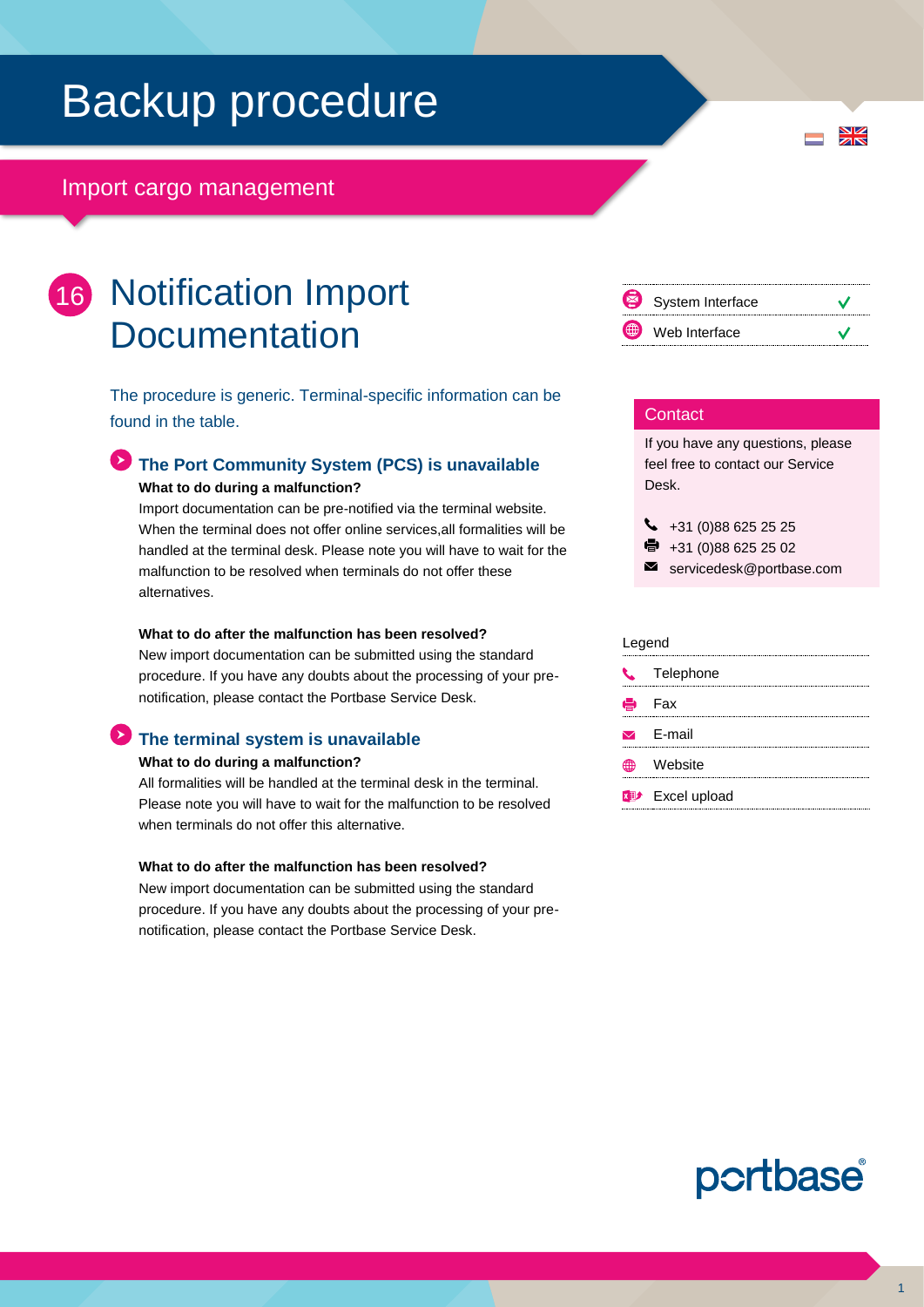# Back-up procedure

# Import cargo management

# **Terminal-specific information**

| <b>Terminal</b>                                | Online pre-<br>notification via the<br>terminal website** | <b>Terminal desk</b><br>present |
|------------------------------------------------|-----------------------------------------------------------|---------------------------------|
| <b>APM Terminals Rotterdam</b>                 | ×                                                         | ✓                               |
| <b>APM Terminals Maasvlakte II</b>             | ×                                                         | ×                               |
| Barge Center Waalhaven                         | $\times$ $\cdot$                                          | ✓                               |
| <b>Broekman Distriport</b>                     | ×                                                         | ✓                               |
| <b>CCT Moerdijk</b>                            | ×                                                         | ✓                               |
| CLDN (C.RO Ports) Rotterdam                    | $\checkmark$                                              | $\checkmark$                    |
| CLDN (C.RO Ports) Vlissingen                   | ✓                                                         | ✓                               |
| <b>DFDS Seaways Rotterdam</b><br>(Vlaardingen) | ×                                                         | ✓                               |
| <b>ECT Delta Terminal</b>                      | ✓                                                         |                                 |
| <b>Euromax Terminal Rotterdam</b>              | ✓                                                         |                                 |
| Kloosterboer Vlissingen                        | ×                                                         | ✓                               |
| KVSA (DFDS) IJmuiden                           | X                                                         | ✓                               |
| P&O Ferries Rotterdam (Europoort)              | ×                                                         | ✓                               |
| Rotterdam World Gateway                        | ×                                                         | ×                               |
| Rotterdam Shortsea Terminals                   | ×                                                         | ✓                               |
| Stena Line Hoek van Holland                    | ×                                                         | ✓                               |
| Stena Line Rotterdam (Europoort)               | ×                                                         | ✓                               |
| <b>TMA Amsterdam</b>                           | ×                                                         | ✓                               |
| Uniport                                        | ✓                                                         |                                 |
| Verbrugge Vlissingen                           | ×                                                         |                                 |

\* You can submit documentation physically at the terminal desk in this terminal.

\*\* Only during a PCS malfunction, unavailable during a terminal system malfunction

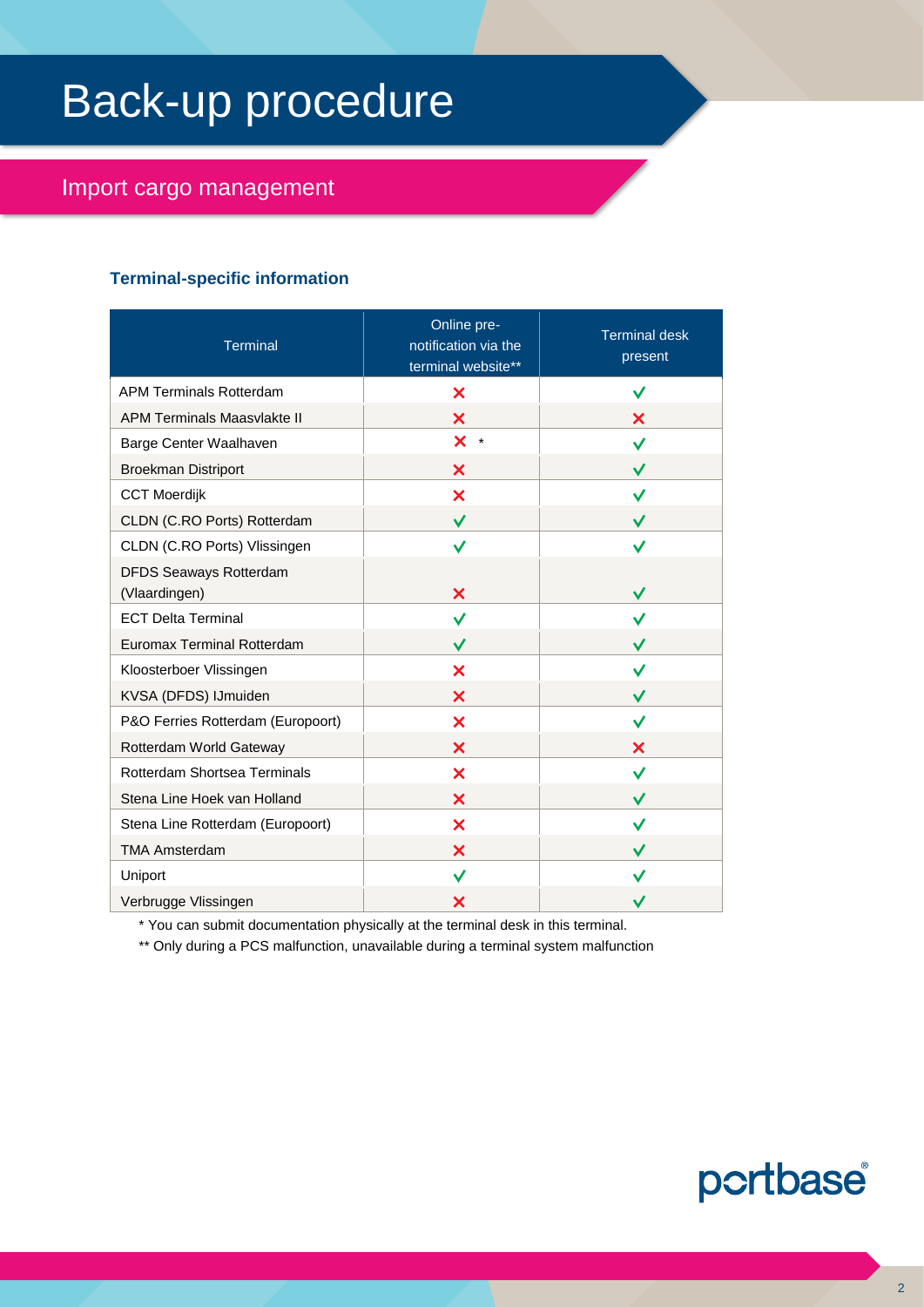# Back-up procedure

# Import cargo management

**Contact information**

# **APM Terminals Rotterdam**

- $\begin{array}{cc} \bigcup_{181} 0181 372232 \end{array}$
- **■** [rot.data-edi@apmterminals.com](mailto:rot.data-edi@apmterminals.com)
- <http://www.apmtrotterdam.nl/>

# **APM Terminals Maasvlakte II**

- **Afdeling Data/Gate**
- 6 010-7549656
- [mvii.datacenter@apmterminals.com](mailto:mvii.gatecoordinator@apmterminals.com)
- [www.apmterminals.com/europe/maasvlakte/](http://www.apmterminals.com/europe/maasvlakte/)

#### **Barge Center Waalhaven**

- 088-9440551
- $\blacksquare$  [wdsbcw@waalhaven-group.nl](mailto:wdsbcw@waalhaven-group.nl)
- <http://waalhaven-group.nl/bargecenter/>

# **Broekman Distriport**

- $\bigcup_{10}$  010 494 9581
- BDPBalie@broekmanlogistics.com
- **<https://www.broekmanlogistics.com/>**

#### **CCT Moerdijk**

- $\bigcup$  0168 33 42 89
- customs@cctmoerdijk.com
- <http://www.cctmoerdijk.com/>

#### **CLDN (C.RO) Ports Rotterdam**

- $\begin{array}{r} \bigstar \ \end{array}$  +352 264466288
- $\blacksquare$  freight.uk@cldn.com

# **CLDN (C.RO) Ports Vlissingen**

- $\begin{array}{r} \bigstar \ \end{array}$  +352 264466288
- freight.uk@cldn.com

# **DFDS Seaways Rotterdam (Vlaardingen)**

- $\begin{array}{cc} \big\downarrow & +31(0)10 2084991 \end{array}$
- $\blacksquare$  ferry.vlaardingen@dfds.com

# **ECT Delta Terminal**

- $\bigcup$  0181 27 80 88
- CustomerService@ect.nl
- $\oplus$ [http://myservices.ect.nl](http://myservices.ect.nl/)

# **Euromax Terminal Rotterdam**

- $\bigcup$  0181 27 80 88
- CustomerService@ect.nl
- [http://myservices.ect.nl](http://myservices.ect.nl/)

#### **Kloosterboer Vlissingen**

- $\bigcup_{118-48.6243}$
- $\blacksquare$ kbv.services@kloosterboer.nl
- [https://www.kloosterboer.com/](https://www.broekmanlogistics.com/)

### **KVSA (DFDS) IJmuiden**

- C 06- 26 434 993
- $\blacksquare$  felison@kvsa.nl
- $\oplus$ [http://www.kvsa.nl](http://www.kvsa.nl/)

# **P&O Ferries Rotterdam (Europoort)**

- $\begin{array}{r} \bigstar \ \end{array}$  +31 (0)181-255310
- customs.clearance.europoort@poferries.com
- $\oplus$ [www.poferriesfreight.com](file://///ad.portbase.com/fileshare/Corporate/PublicCorp/Marketing%20en%20Sales/00%20Services%20(Publicatie%20intern%20eo%20extern)/02%20Back-up%20procedures/NL/Melding%20Import%20Documentatie/Oud/www.poferriesfreight.com)

#### **Rotterdam World Gateway**

- $\begin{array}{c} \bigcup_{10} 0 & 0 \\ \bigcup_{10} 0 & 0 \\ \hline \end{array}$
- **M** [dcg@rwg.nl](mailto:dcg@rwg.nl)
- [http://www.rwg.nl](http://www.rwg.nl/)